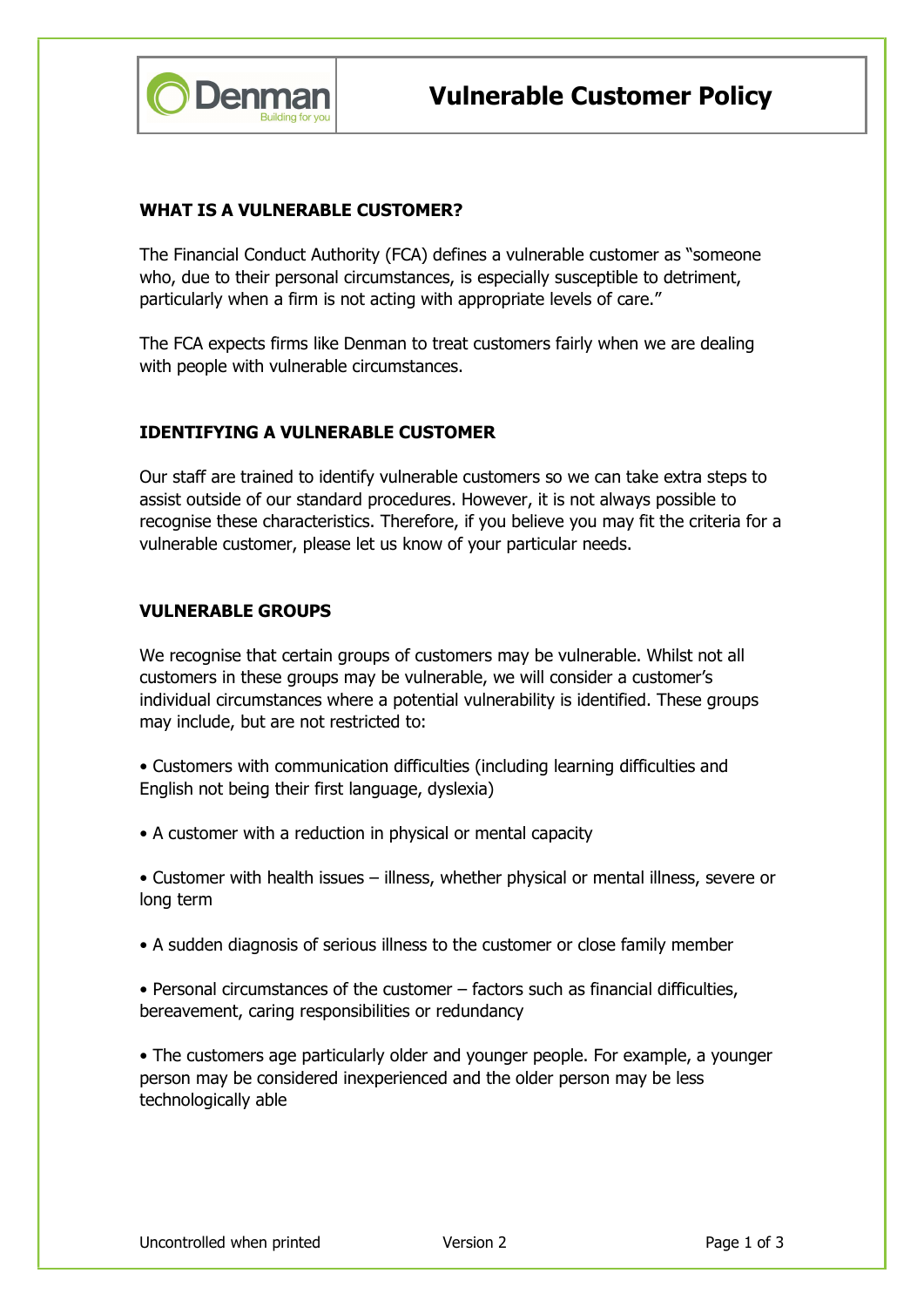

Our policy when dealing with a vulnerable customer:

As soon as we think we may be engaging with a vulnerable customer, whether this is through our identification or you notifying us, we will:

• Make a record of this and deal sensitively with your needs

• Provide additional opportunities for you to ask questions about the information we have provided

• Continuously seek confirmation that you have understood the information that has been provided

 If there is difficulty in communicating, then we will discuss options with you to assess the best method of doing so, perhaps all via email or via a third party if English is not your first language

• Ask if there is anybody with you who is able to assist. If not, and we believe this will be beneficial, we will discuss the matter further with your insurers to see if we make arrangements to continue with the claim at another time

If a customer is identified as vulnerable then we will ensure we provide sufficient information to our staff to ensure they can offer the best possible assistance to that customer, but we will not provide any information we have obtained that we do not feel will be beneficial to the personnel involved

As a claim progressed and is ultimately completed, we will continue to liaise with the customer to ensure we are suitably managing their claim to meet their expectations and we will share lessons learned from such claims (anonymously) in our team feedback meetings to improve our procedures moving forward

If we can't help a customer, we will try and make sure that they understand what alternative options are available to them and do our best to provide an appropriate outcome to your claim

 $2k$  enver

Mark Denman (Managing Director) – Reviewed - March 2021 To be reviewed March 2022